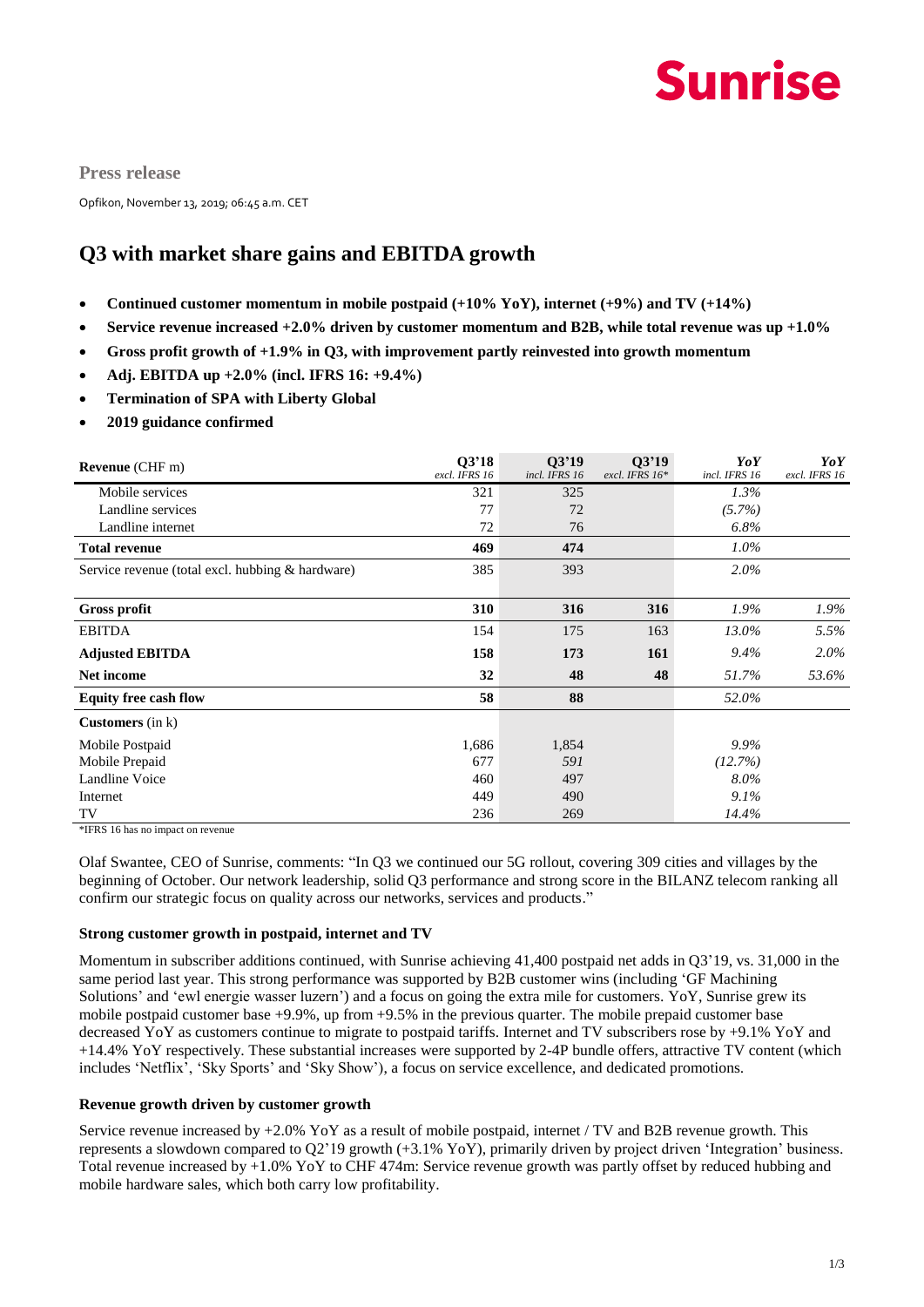# **Sunrise**

### **Adj. EBITDA up +2.0%**

Gross profit rose by +1.9% YoY to CHF 316m, due to service revenue growth. Service gross margin decreased slightly, mainly due to promotions and customers' higher roaming usage. Gross profit improvement was partly reinvested into growth momentum. Q3 adjusted Opex increased  $+1.7\%$  YoY as a result of variable customer onboarding and operational momentum costs, driving service revenue growth. Q3 adjusted EBITDA increased +2.0% (incl. IFRS 16 +9.4%) to CHF 161m. Net income improved from CHF 32m last year to CHF 48m supported by EBITDA growth and a deferred tax liability reduction.

#### **Improved eFCF**

Equity free cash flow increased from CHF 58m to CHF 88m in O3 YoY, as a result of EBITDA growth and different Capex and NWC seasonality than last year. Net debt saw an improvement in Q3 to CHF 1,554m vs. CHF 1,636m in Q2 – driven by equity free cash flow. Pro forma IFRS 16 net debt to adjusted EBITDA ratio stood at 2.35x at the end of Q3'19. Excluding IFRS 16, the ratio amounted to 2.10x, a slight YoY increase from 2.08x driven by spectrum payment.

#### **Termination of SPA with Liberty Global**

Sunrise canceled the share purchase agreement with Liberty Global as of 12 November 2019. The cancellation triggers the payment of a penalty of CHF 50m to Liberty Global. Sunrise expects total additional costs of CHF 70-75m related to the transaction, consisting of underwriting fees (CHF 19m) advisory and legal fees, as well as already incurred integration costs (CHF 24m). Thereof, CHF 27m are already reflected in the financial statements of the first nine months of 2019, including CHF 24m as other operating expenses.

#### **FY'19 guidance confirmed**

FY'19 revenue and adjusted EBITDA continue to be expected between CHF 1,860-1,900m and CHF 618-628m, respectively. This guidance does not yet include the effects of IFRS 16. FY'19 Capex is reiterated in the range of CHF 420-460m. Upon meeting its FY'19 guidance, Sunrise expects to propose a dividend in the range of CHF 4.35-4.45 per share for FY'19, paid out of capital contribution reserves in FY'20.

#### **Complementary 9m'19 results table**

| <b>Revenue</b> (CHF m)                           | 9m'18<br>excl. IFRS 16 | 9m'19<br>incl. IFRS 16 | 9m'19<br>excl. IFRS $16*$ | YoY<br>incl. IFRS 16 | YoY<br>excl. IFRS 16 |
|--------------------------------------------------|------------------------|------------------------|---------------------------|----------------------|----------------------|
| Mobile services                                  | 938                    | 929                    |                           | $(1.0\%)$            |                      |
| Landline services                                | 245                    | 218                    |                           | $(11.0\%)$           |                      |
| Landline internet                                | 208                    | 229                    |                           | $10.1\%$             |                      |
| <b>Total revenue</b>                             | 1,390                  | 1,375                  |                           | $(1.1\%)$            |                      |
| Service revenue (total excl. hubbing & hardware) | 1,121                  | 1,151                  |                           | $2.6\%$              |                      |
|                                                  |                        |                        |                           |                      |                      |
| <b>Gross profit</b>                              | 907                    | 933                    | 932                       | 2.9%                 | 2.8%                 |
| <b>EBITDA</b>                                    | 439                    | 506                    | 472                       | 15.4%                | $7.7\%$              |
| <b>Adjusted EBITDA</b>                           | 448                    | 496                    | 463                       | $10.9\%$             | $3.4\%$              |
| Net income                                       | 72                     | 109                    | 111                       | 50.4%                | 54.0%                |
| <b>Equity free cash flow</b>                     | 92                     | 92                     |                           | $(0.4\%)$            |                      |

\*IFRS 16 has no impact on revenue

*Please see [www.sunrise.ch/reports](http://www.sunrise.ch/reports) for the IFRS report, the investor presentation, and further information.*

**Sunrise Communications Group AG** Corporate Communications [media@sunrise.net](mailto:media@sunrise.net) [www.sunrise.ch](http://www.sunrise.ch/) Phone: 0800 333 000 Outside of Switzerland: +41 58 777 76 66 SRCG / Valor 026729122